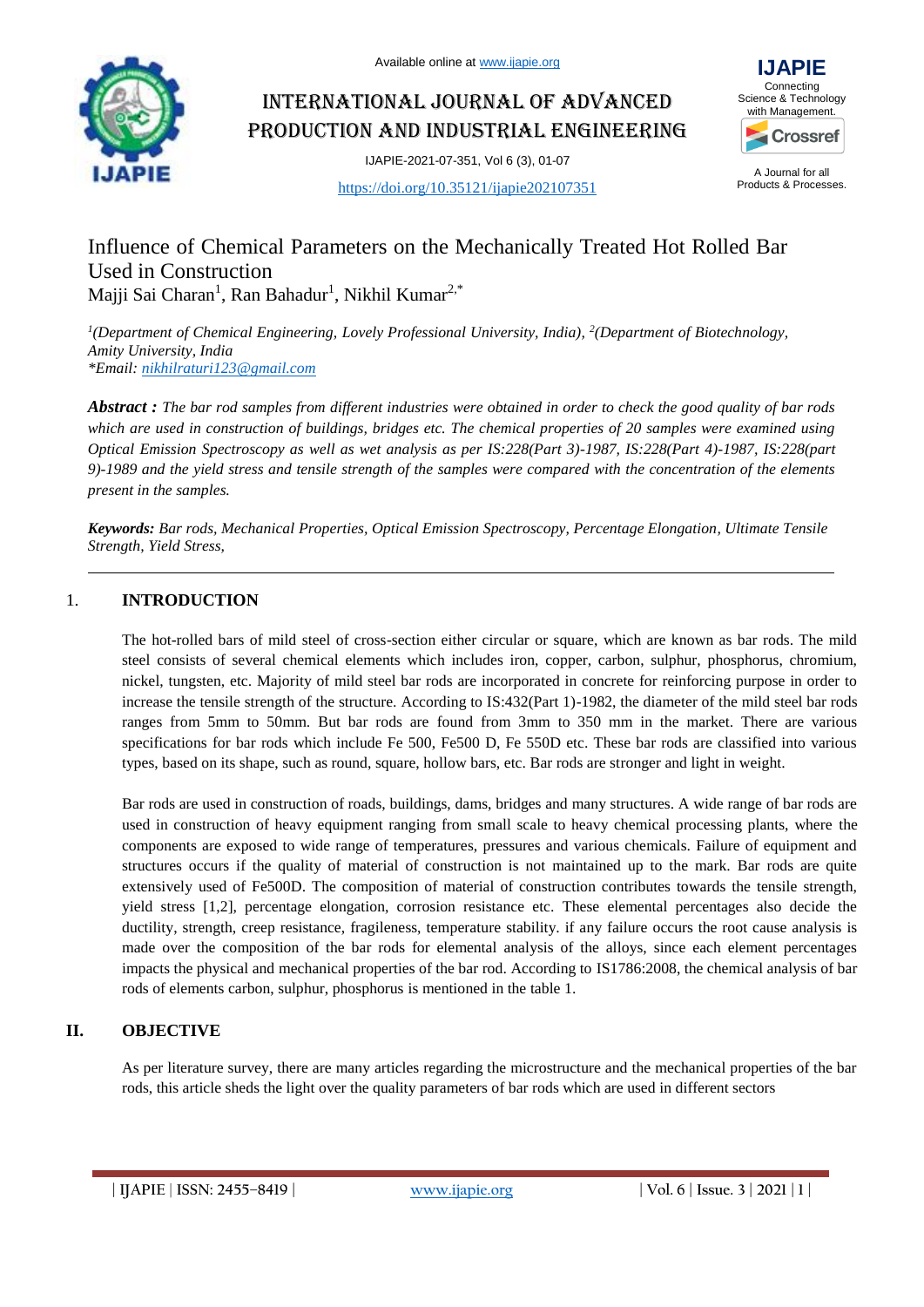#### *Charan et al. International Journal of Advanced Production and Industrial Engineering*

| S. No.         | Characteristics |                                         |                                                         |  |  |  |
|----------------|-----------------|-----------------------------------------|---------------------------------------------------------|--|--|--|
|                |                 | Element                                 | Percentage (maximum)                                    |  |  |  |
|                |                 | Carbon                                  | 0.25                                                    |  |  |  |
| 1              | Chemical        | Sulphur                                 | 0.04                                                    |  |  |  |
|                |                 | Phosphorus                              | 0.04<br>0.075<br>$N/mm^2$ (minimum)<br>565<br>500<br>16 |  |  |  |
|                |                 | Sulphur and phosphorus                  |                                                         |  |  |  |
|                |                 | Property                                |                                                         |  |  |  |
| $\overline{2}$ |                 | Ultimate tensile strength<br>$(N/mm^2)$ |                                                         |  |  |  |
|                | Physical        | Yield Stress $(N/mm^2)$                 |                                                         |  |  |  |
|                |                 | Percentage<br>elongation $(\%)$         |                                                         |  |  |  |

Table 1 Physical and Mechanical properties of Fe500D bar rod according to IS1786:2008

### **III. EXPERIMENTAL PROCEDURE**

The bar rod samples of Fe 500 D were tested over Optical Emission Spectroscopy (OES)[3,4] for chemical composition of samples. The figure of Optical Emission Spectroscopy, standards for calibration and the electrode for iron-based samples is displayed in figure 1. The result obtained contains 26 elements of concentration up to 0.0001%. This process is fast and accurate when compared to other processes. The concentration of carbon, sulphur, and phosphorus in the samples were also analyzed using wet analysis according to IS228. The results obtained from both the processes (OES and Wet analysis) were almost similar. The results of 20 samples from the OES is listed in the table 2 and 3.

### **IV. RESULTS AND DISCUSSION**

When the elements carbon, Sulphur, phosphorous are observed, even in small change in concentration, contributes a great change to the ultimate tensile strength and the yield stress of the samples, while all other elemental concentration is almost observed constant, and it is observed that the increase in concentration of carbon, Sulphur, and phosphorus content, there is a decrease in value of ultimate tensile strength, yield stress [5] of the samples tested. According to IS 1786:2008, for Fe500D the carbon concentration should be 0.25%, Sulphur's 0.04%, phosphorus's 0.04%; as observed in the table 1, as carbons concentration is moving closure to 0.25%, the ultimate tensile strength and the yield stress of the respective samples decreasing from figure 2 and igure 3 if observed simultaneously. The carbon concentrate on for sample "A2" is 0.15%, which was observed the lowest in all the samples, and the highest was 0.26% for sample A19 and the ultimate tensile strength reported was 660 and 561 N/mm<sup>2</sup> respectively and yield stress observed was 598 and 490 N/mm<sup>2</sup> respectively and rest of the samples, the tensile strength fall in between 660 to 561 490 N/mm<sup>2</sup> and for yield stress it is in between 598 to 490 490 N/mm<sup>2</sup>. If the results of sample "A19" were observed, the chemical properties were found to be exceeding the limits as per given in IS1786:2008 and the resulting tensile strength and yield stress of Fe500D tested according to IS1608:2005were declined below 565 and 500 N/mm2 .The increase in carbon equivalent percentage, increase in hardness was observed [6]. As represented in figure 4, the sample with higher CE percentages possess greater hardness relatively.

As the rebars are thermomechanically treated (TMT), the hot rebars are quenched by several water jets and then tampered resulting in its martensite outer layer and the soft inner layer because of its ferrite and pearlite structure, so the resulting rebars possess high bendability.

Since most of the construction structures are reinforced with TMT rebars, the rebars should possess good mechanical properties like high tensile strength, yield stress, ductility, hardness in order to resist the failure due to earth quakes and shocks. In order to possess these properties, the concentration of carbon and carbon equivalent should be maintained accordingly.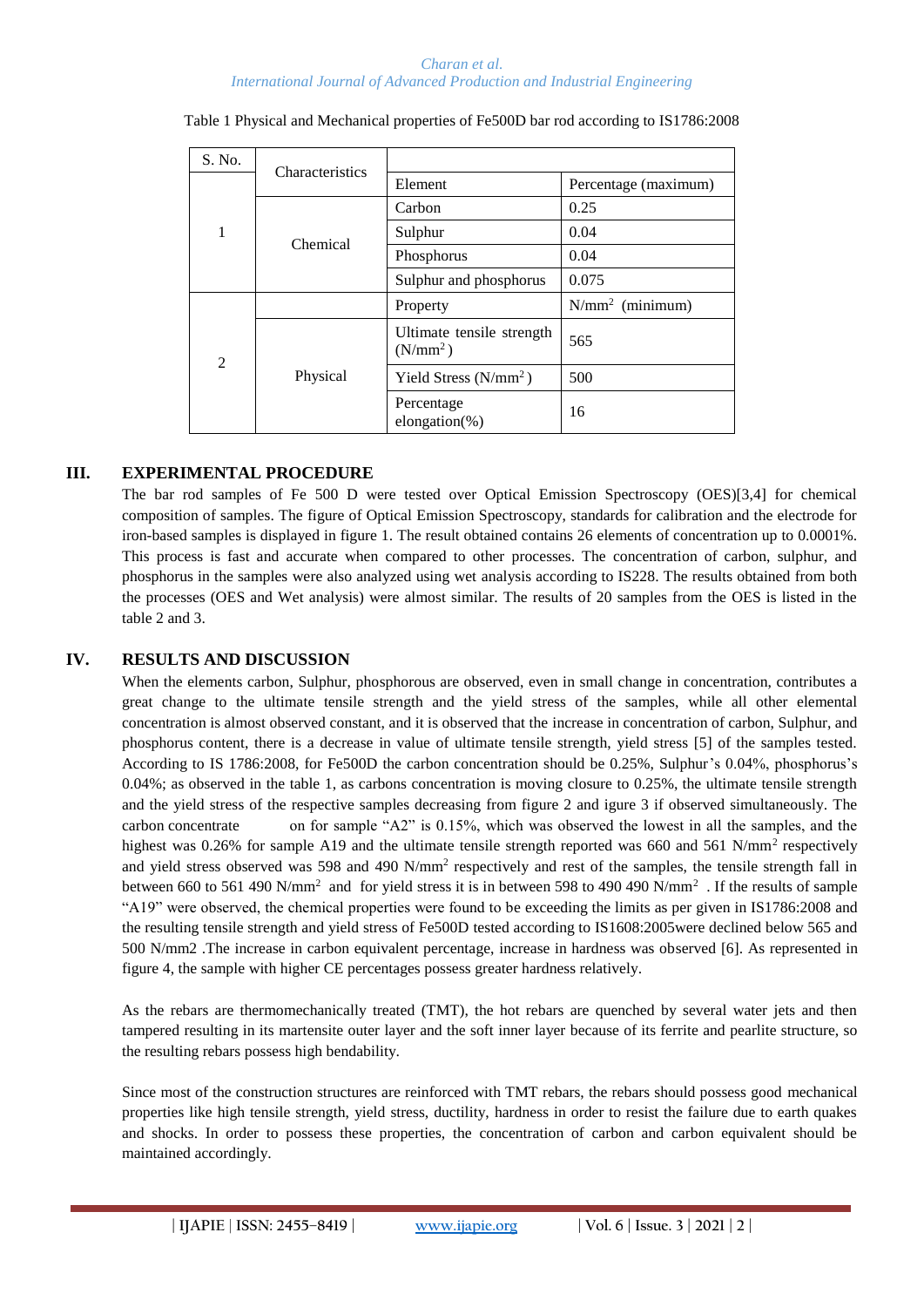*Charan et al. International Journal of Advanced Production and Industrial Engineering*



Fig. 1 (a) Optical Emission Spectroscopy (b) Standards for Calibration (c) Electrode for iron-based samples

| Sample id               | A1     | A2     | A3     | A <sub>4</sub> |        |        | A7     |        |        | A10    |
|-------------------------|--------|--------|--------|----------------|--------|--------|--------|--------|--------|--------|
| <b>Elements</b>         |        |        |        |                | A5     | A6     |        | A8     | A9     |        |
| Fe                      | 98.5   | 98.5   | 98.7   | 98.5           | 98.8   | 98.7   | 98.9   | 98.8   | 98.5   | 98.7   |
| $\overline{C}$          | 0.165  | 0.15   | 0.159  | 0.209          | 0.193  | 0.198  | 0.192  | 0.193  | 0.204  | 0.2    |
| Si                      | 0.154  | 0.159  | 0.217  | 0.285          | 0.185  | 0.193  | 0.143  | 0.184  | 0.159  | 0.225  |
| Mn                      | 1.06   | 1.07   | 0.811  | 0.844          | 0.785  | 0.796  | 0.731  | 0.793  | 1.04   | 0.796  |
| $\mathbf{P}$            | 0.022  | 0.0205 | 0.0191 | 0.0241         | 0.0103 | 0.0107 | 0.0184 | 0.0107 | 0.023  | 0.0189 |
| S                       | 0.012  | 0.0102 | 0.0207 | 0.0367         | 0.0131 | 0.0149 | 0.0152 | 0.0127 | 0.0117 | 0.0214 |
| $C_{r}$                 | 0.0105 | 0.0099 | 0.0092 | 0.0102         | 0.013  | 0.0123 | 0.013  | 0.0134 | 0.0096 | 0.0058 |
| Mo                      | 0.001  | 0.001  | 0.0016 | 0.0011         | 0.001  | 0.001  | 0.001  | 0.001  | 0.001  | 0.001  |
| Ni                      | 0.0028 | 0.0021 | 0.0016 | 0.0018         | 0.0022 | 0.0021 | 0.0041 | 0.0033 | 0.0034 | 0.0018 |
| Al                      | 0.001  | 0.001  | 0.001  | 0.001          | 0.001  | 0.0104 | 0.001  | 0.001  | 0.001  | 0.001  |
| Co                      | 0.0029 | 0.0027 | 0.0023 | 0.0025         | 0.0039 | 0.0039 | 0.0046 | 0.004  | 0.0031 | 0.0025 |
| Cu                      | 0.001  | 0.001  | 0.001  | 0.001          | 0.001  | 0.001  | 0.0016 | 0.001  | 0.001  | 0.001  |
| <b>Nb</b>               | 0.001  | 0.0012 | 0.0013 | 0.001          | 0.001  | 0.001  | 0.0011 | 0.001  | 0.001  | 0.001  |
| Ti                      | 0.0026 | 0.0024 | 0.0015 | 0.0005         | 0.002  | 0.0027 | 0.0023 | 0.0019 | 0.0018 | 0.0017 |
| $\overline{\mathbf{V}}$ | 0.002  | 0.0019 | 0.0014 | 0.002          | 0.0016 | 0.0016 | 0.0018 | 0.0017 | 0.0024 | 0.0013 |
| W                       | 0.005  | 0.005  | 0.005  | 0.0053         | 0.005  | 0.005  | 0.005  | 0.005  | 0.005  | 0.005  |
| Pb                      | 0.005  | 0.005  | 0.005  | 0.005          | 0.005  | 0.005  | 0.005  | 0.005  | 0.005  | 0.005  |
| Sn                      | 0.0005 | 0.0005 | 0.0005 | 0.0005         | 0.0005 | 0.0005 | 0.0005 | 0.0005 | 0.0005 | 0.0005 |
| $\bf{B}$                | 0.0003 | 0.0003 | 0.0006 | 0.0009         | 0.0007 | 0.0007 | 0.0007 | 0.0007 | 0.0006 | 0.001  |
| Ca                      | 0.0001 | 0.0001 | 0.0001 | 0.0001         | 0.0008 | 0.0004 | 0.0002 | 0.0005 | 0.0001 | 0.0004 |
| Zr                      | 0.003  | 0.003  | 0.0029 | 0.003          | 0.0024 | 0.0021 | 0.0022 | 0.0029 | 0.0028 | 0.0026 |
| Zn                      | 0.0005 | 0.0005 | 0.0005 | 0.0005         | 0.0005 | 0.0005 | 0.0005 | 0.0005 | 0.0005 | 0.0005 |
| Bi                      | 0.001  | 0.001  | 0.001  | 0.001          | 0.001  | 0.001  | 0.001  | 0.001  | 0.001  | 0.001  |
| As                      | 0.001  | 0.001  | 0.001  | 0.001          | 0.001  | 0.001  | 0.001  | 0.001  | 0.001  | 0.001  |
| $\overline{\bf N}$      | 0.002  | 0.003  | 0.002  | 0.002          | 0.0107 | 0.0085 | 0.013  | 0.0118 | 0.0082 | 0.0078 |
| Se                      | 0.0014 | 0.0029 | 0.0014 | 0.001          | 0.003  | 0.0018 | 0.0023 | 0.0027 | 0.0027 | 0.0026 |
| S <sub>b</sub>          | 0.001  | 0.001  | 0.001  | 0.001          | 0.001  | 0.001  | 0.001  | 0.002  | 0.001  | 0.001  |
| Ta                      | 0.0247 | 0.023  | 0.0241 | 0.0242         | 0.005  | 0.005  | 0.005  | 0.005  | 0.005  | 0.005  |
| <b>CE</b>               | 0.34   | 0.33   | 0.3    | 0.35           | 0.33   | 0.33   | 0.32   | 0.33   | 0.38   | 0.33   |

Table 2 Chemical composition of samples A1-A10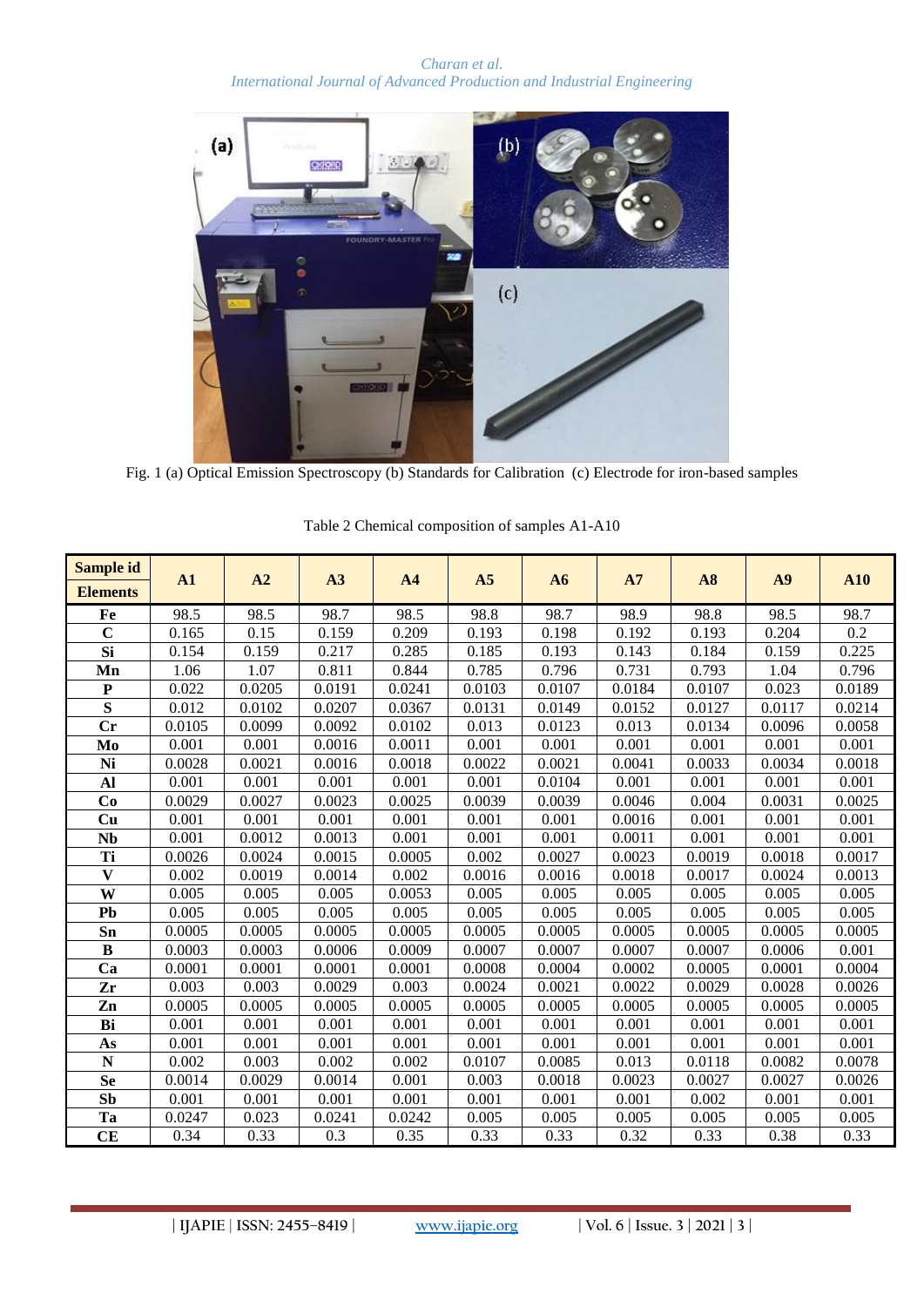#### *Charan et al. International Journal of Advanced Production and Industrial Engineering*

| Sample id | <b>Carbon</b> | <b>Phosphorus</b> | <b>Sulphur</b> | <b>Tensile Strength (N/mm2)</b> | <b>Yield Stress (N/mm2)</b> |
|-----------|---------------|-------------------|----------------|---------------------------------|-----------------------------|
| A1        | 0.165         | 0.022             | 0.012          | 661                             | 596                         |
| A2        | 0.15          | 0.0205            | 0.0102         | 660                             | 598                         |
| A3        | 0.159         | 0.0191            | 0.0207         | 661                             | 596                         |
| A4        | 0.209         | 0.0241            | 0.0367         | 653                             | 592                         |
| A5        | 0.193         | 0.0103            | 0.0131         | 657                             | 595                         |
| А6        | 0.198         | 0.0107            | 0.0149         | 656                             | 594                         |
| A7        | 0.192         | 0.0184            | 0.0152         | 657                             | 595                         |
| A8        | 0.193         | 0.0107            | 0.0127         | 657                             | 595                         |
| A9        | 0.204         | 0.023             | 0.0117         | 652                             | 591                         |
| A10       | 0.2           | 0.0189            | 0.0214         | 653                             | 592                         |
| A11       | 0.205         | 0.0193            | 0.0221         | 652                             | 591                         |
| A12       | 0.193         | 0.0186            | 0.0194         | 657                             | 595                         |
| A13       | 0.19          | 0.0186            | 0.0195         | 657                             | 595                         |
| A14       | 0.208         | 0.0132            | 0.022          | 653                             | 592                         |
| A15       | 0.218         | 0.0127            | 0.0089         | 651                             | 588                         |
| A16       | 0.205         | 0.0131            | 0.0088         | 652                             | 591                         |
| A17       | 0.206         | 0.0125            | 0.0114         | 652                             | 591                         |
| A18       | 0.212         | 0.0132            | 0.0105         | 650                             | 589                         |
| A19       | 0.26          | 0.039             | 0.041          | 561                             | 490                         |
| A20       | 0.217         | 0.0217            | 0.019          | 651                             | 588                         |

Table 3 Chemical composition of samples A11-A20

**Note:** Fe-Iron, C-Carbon, Si- Silicon, Mn-Manganese, P- Phosphorus, S- Sulfur, Cr- Chromium, Mo-Molybdenum, Ni-Nickel, Al- Aluminum, Co-cobalt, Cu-Copper, Nb- Niobium, Ti-Titanium, V-Vanadium, W-Tungsten, Pb-Lead, Sn-Tin, B-Boron, Ca-Calcium, Zr- Zirconium, Zn- Zinc, Bi- Bismuth, As- Arsenic, N-Nitrogen, Se- Selenium, Sb- Antimony, Ta-Tantalum, CE- carbon Equivalent

Table 4 The concentration of Carbon (C), Phosphorus (P), Sulphur (S) by OES and tensile strength, yield stress of the tested samples.

| sample id   |            |        |        |        |        |        |        |        |        |        |
|-------------|------------|--------|--------|--------|--------|--------|--------|--------|--------|--------|
| element     | <b>A11</b> | A12    | A13    | A14    | A15    | A16    | A17    | A18    | A19    | A20    |
| Fe          | 98.7       | 98.7   | 98.7   | 98.7   | 98.3   | 98.3   | 98.3   | 98.3   | 98.3   | 97.8   |
| $\mathbf C$ | 0.205      | 0.193  | 0.19   | 0.208  | 0.218  | 0.205  | 0.206  | 0.212  | 0.26   | 0.217  |
| <b>Si</b>   | 0.23       | 0.217  | 0.224  | 0.02   | 0.0244 | 0.0268 | 0.0273 | 0.0244 | 0.0304 | 0.0378 |
| Mn          | 0.794      | 0.793  | 0.8    | 0.761  | 1.29   | 1.28   | 1.29   | 1.29   | 1.3    | 1.39   |
| P           | 0.0193     | 0.0186 | 0.0186 | 0.0132 | 0.0127 | 0.0131 | 0.0125 | 0.0132 | 0.039  | 0.0217 |
| S           | 0.0221     | 0.0194 | 0.0195 | 0.022  | 0.0089 | 0.0088 | 0.0114 | 0.0105 | 0.041  | 0.019  |
| Cr          | 0.007      | 0.0133 | 0.015  | 0.01   | 0.0116 | 0.0124 | 0.0116 | 0.012  | 0.012  | 0.0244 |
| Mo          | 0.001      | 0.0011 | 0.001  | 0.0013 | 0.0024 | 0.0025 | 0.0019 | 0.0021 | 0.0018 | 0.0015 |
| Ni          | 0.0034     | 0.0039 | 0.013  | 0.0036 | 0.0075 | 0.0085 | 0.0079 | 0.0079 | 0.0083 | 0.0064 |
| Al          | 0.001      | 0.001  | 0.001  | 0.001  | 0.0069 | 0.0034 | 0.001  | 0.0048 | 0.0034 | 0.002  |
| Co          | 0.0025     | 0.0025 | 0.0025 | 0.0028 | 0.003  | 0.0029 | 0.0031 | 0.0032 | 0.0031 | 0.0032 |
| Cu          | 0.001      | 0.001  | 0.001  | 0.001  | 0.0018 | 0.0017 | 0.0015 | 0.0017 | 0.0021 | 0.0011 |
| Nb          | 0.001      | 0.001  | 0.001  | 0.0015 | 0.0142 | 0.0135 | 0.0135 | 0.0146 | 0.0145 | 0.0208 |
| Ti          | 0.0016     | 0.0016 | 0.0017 | 0.0017 | 0.0005 | 0.0005 | 0.0005 | 0.0005 | 0.0005 | 0.0005 |
| V           | 0.0015     | 0.0014 | 0.0017 | 0.0014 | 0.0232 | 0.0231 | 0.0226 | 0.0233 | 0.0241 | 0.0283 |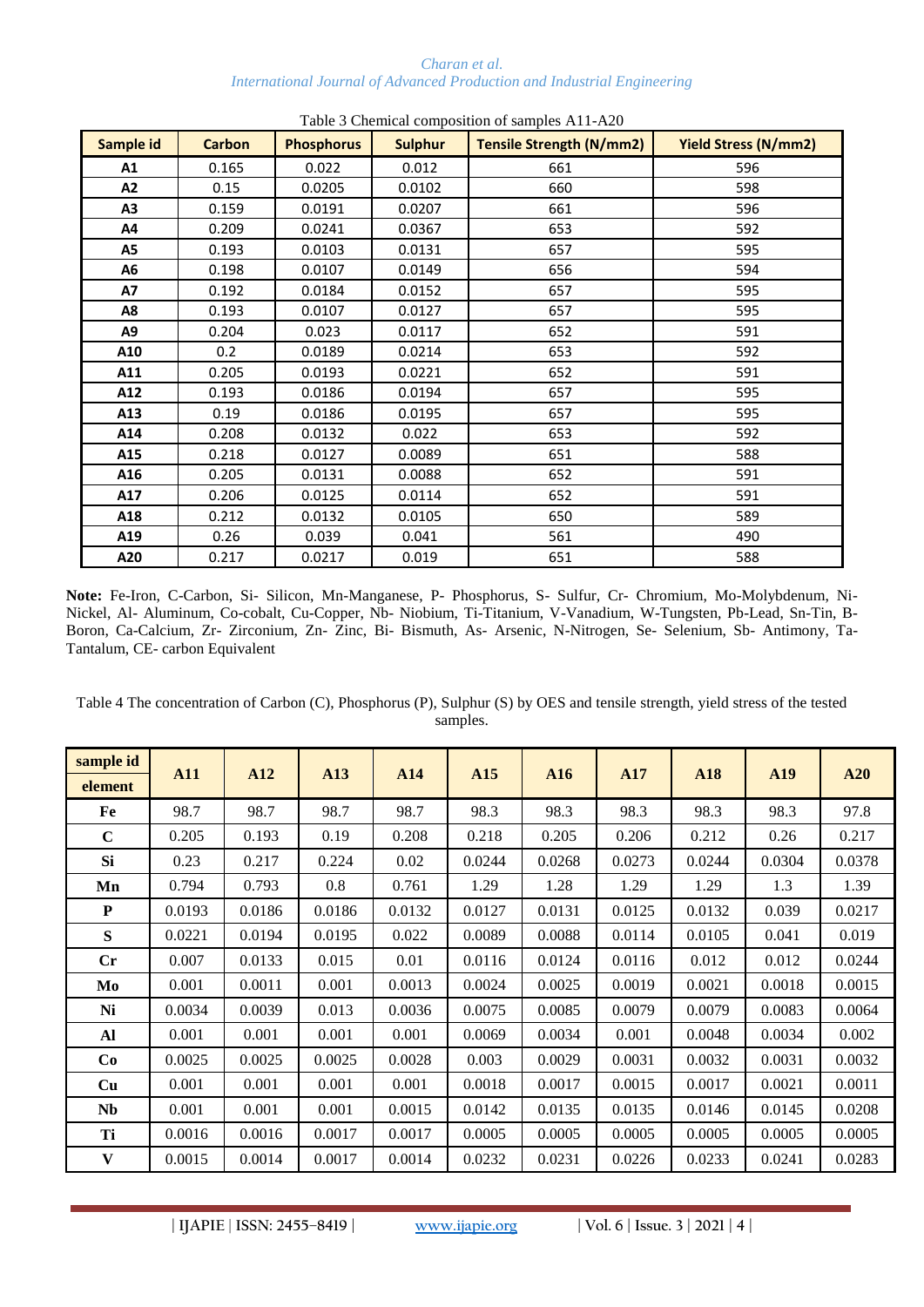| Charan et al.                                                                  |  |  |  |  |  |  |  |  |
|--------------------------------------------------------------------------------|--|--|--|--|--|--|--|--|
| <b>International Journal of Advanced Production and Industrial Engineering</b> |  |  |  |  |  |  |  |  |

| W         | 0.005  | 0.005  | 0.005  | 0.005  | 0.0051 | 0.005  | 0.005  | 0.0081 | 0.0055 | 0.005  |
|-----------|--------|--------|--------|--------|--------|--------|--------|--------|--------|--------|
| Pb        | 0.005  | 0.005  | 0.005  | 0.005  | 0.005  | 0.005  | 0.005  | 0.005  | 0.005  | 0.005  |
| Sn        | 0.0005 | 0.0005 | 0.0005 | 0.0005 | 0.0005 | 0.0005 | 0.0005 | 0.0005 | 0.0005 | 0.0005 |
| B         | 0.001  | 0.0009 | 0.0009 | 0.0005 | 0.0002 | 0.0003 | 0.0003 | 0.0004 | 0.0004 | 0.0006 |
| Ca        | 0.0013 | 0.0004 | 0.0001 | 0.0002 | 0.0018 | 0.0023 | 0.0016 | 0.0019 | 0.008  | 0.0009 |
| Zr        | 0.003  | 0.0028 | 0.0026 | 0.0014 | 0.001  | 0.0032 | 0.0011 | 0.0013 | 0.0014 | 0.0024 |
| Zn        | 0.0005 | 0.0005 | 0.0005 | 0.0005 | 0.0005 | 0.0005 | 0.0005 | 0.0005 | 0.0005 | 0.0005 |
| Bi        | 0.001  | 0.001  | 0.001  | 0.001  | 0.0024 | 0.0028 | 0.0031 | 0.0028 | 0.0011 | 0.001  |
| As        | 0.0011 | 0.001  | 0.0011 | 0.001  | 0.001  | 0.0015 | 0.001  | 0.0014 | 0.001  | 0.0011 |
| N         | 0.0059 | 0.0046 | 0.006  | 0.002  | 0.0025 | 0.002  | 0.002  | 0.002  | 0.0053 | 0.2    |
| <b>Se</b> | 0.0029 | 0.0032 | 0.0029 | 0.0018 | 0.0015 | 0.002  | 0.0013 | 0.0027 | 0.0022 | 0.001  |
| <b>Sb</b> | 0.001  | 0.001  | 0.001  | 0.0011 | 0.003  | 0.0065 | 0.0038 | 0.0063 | 0.0059 | 0.0066 |
| Ta        | 0.005  | 0.005  | 0.005  | 0.0187 | 0.0245 | 0.0245 | 0.0316 | 0.0255 | 0.0181 | 0.0109 |
| CE        | 0.34   | 0.33   | 0.33   | 0.34   | 0.44   | 0.43   | 0.43   | 0.43   | 0.49   | 0.46   |

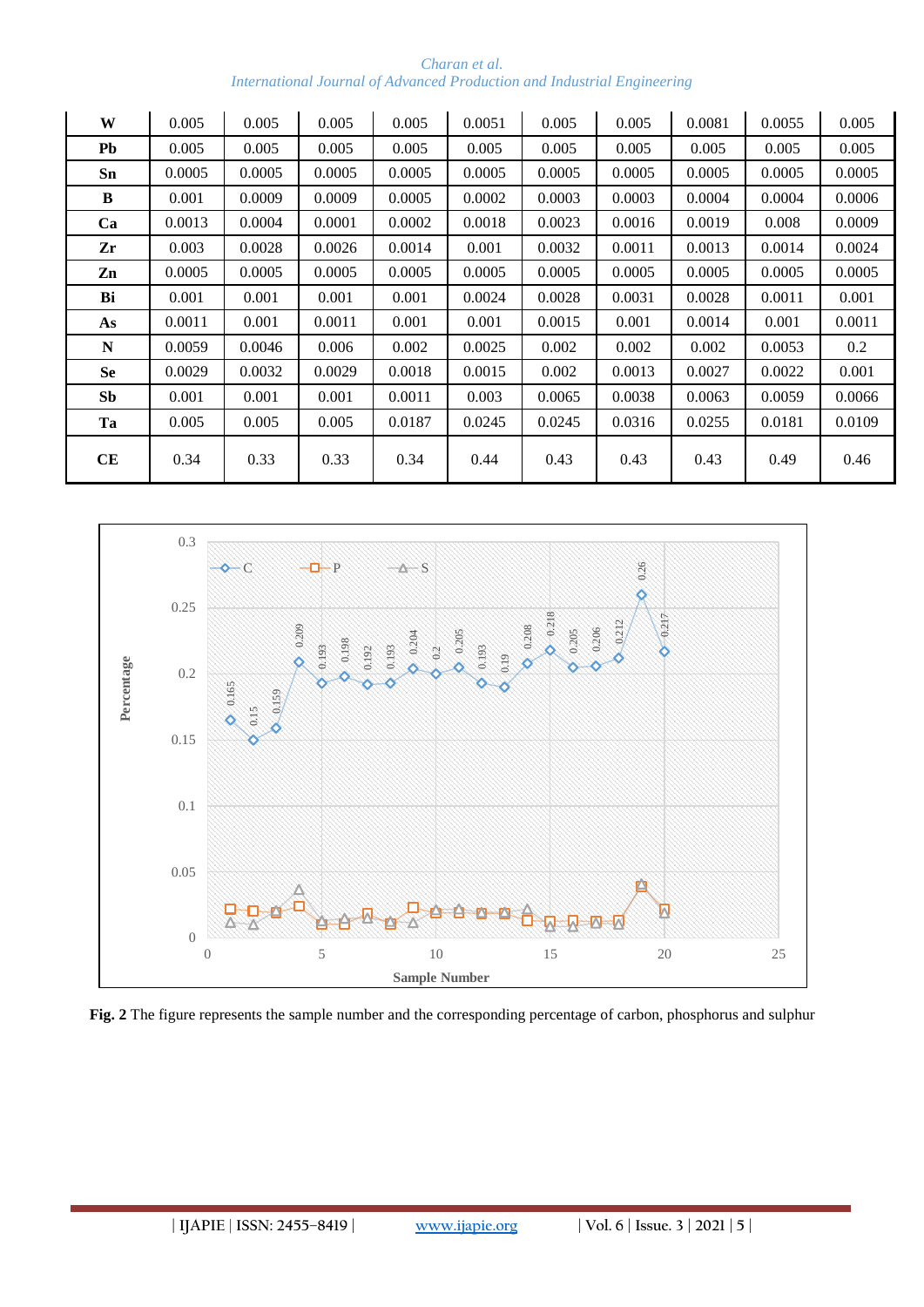

*Charan et al. International Journal of Advanced Production and Industrial Engineering*

Fig. 3 Comparison of tensile strength and yield strength



Fig. 4 The graph represents the CE values for respective samples.

# **V. CONCLUSION**

The results for chemical analysis over optical emission spectroscopy (OES), shows the concentration of the elements present in various samples and the respective samples tensile strength and yield stress in N/mm2 has reported. The results clearly mentions that the increase in carbon concentration decreases the yield stress and tensile stress. And the concentration of other elements such as sulphur and phosphorus too impact tensile strength and yield strength. Thus